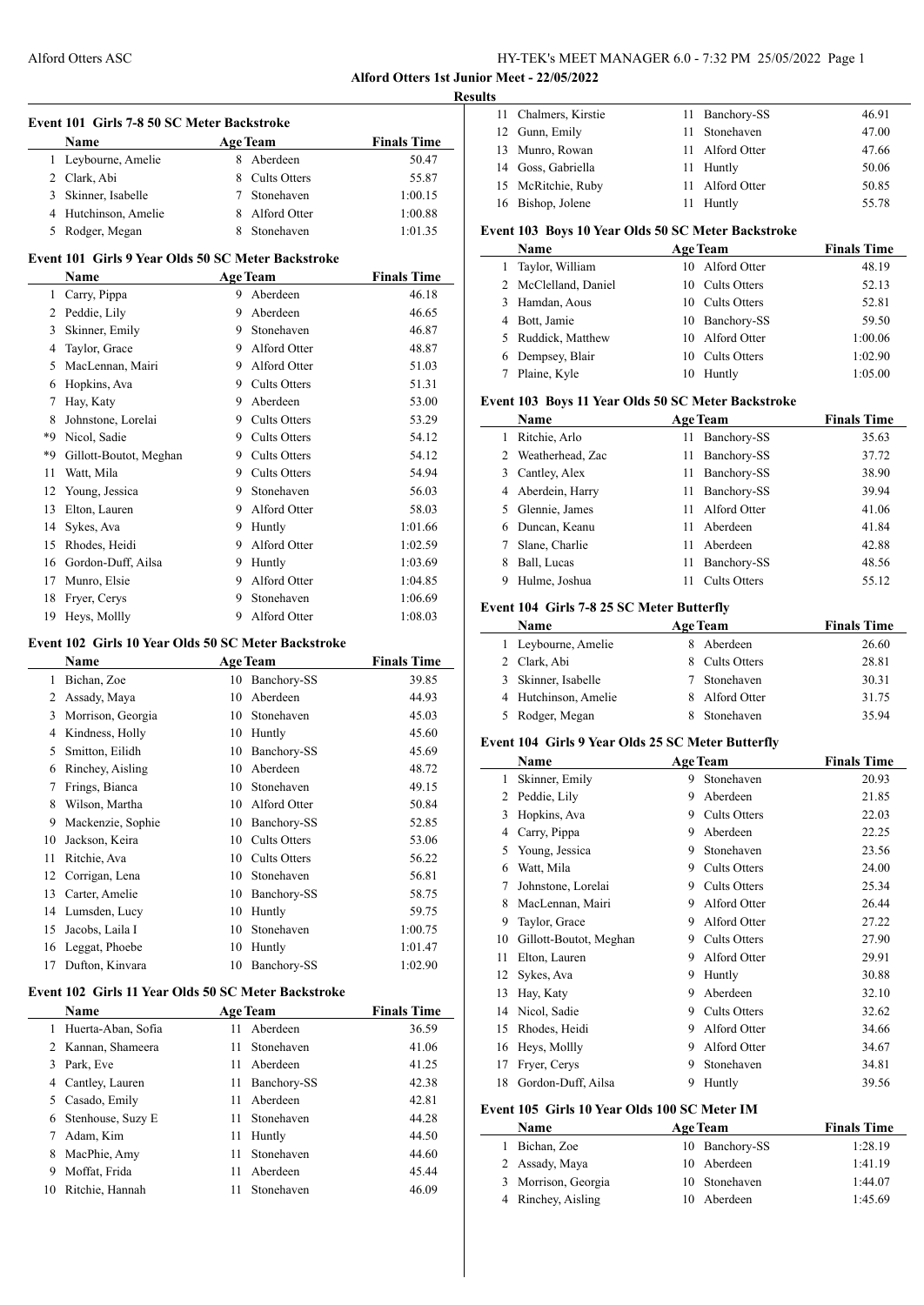| <b>Alford Otters ASC</b> | HY-TEK's MEET MANAGER 6.0 - 7:32 PM 25/05/2022 Page 2 |
|--------------------------|-------------------------------------------------------|
|--------------------------|-------------------------------------------------------|

**Alford Otters 1st Junior Meet - 22/05/2022 Results**

|                                           |                                                   | (Event 105 Girls 10 Year Olds 100 SC Meter IM) |                 |                    |  |  |
|-------------------------------------------|---------------------------------------------------|------------------------------------------------|-----------------|--------------------|--|--|
|                                           | Name                                              |                                                | <b>Age Team</b> | <b>Finals Time</b> |  |  |
| 5                                         | Kindness, Holly                                   | 10                                             | Huntly          | 1:49.35            |  |  |
|                                           | 6 Frings, Bianca                                  | 10                                             | Stonehaven      | 1:49.37            |  |  |
| $7\phantom{.000}$                         | Smitton, Eilidh                                   |                                                | 10 Banchory-SS  | 1:50.07            |  |  |
| 8                                         | Jackson, Keira                                    |                                                | 10 Cults Otters | 1:55.13            |  |  |
| 9                                         | Lumsden, Lucy                                     |                                                | 10 Huntly       | 1:58.47            |  |  |
| 10                                        | Mackenzie, Sophie                                 |                                                | 10 Banchory-SS  | 2:06.47            |  |  |
| 11                                        | Corrigan, Lena                                    |                                                | 10 Stonehaven   | 2:09.41            |  |  |
| 12                                        | Jacobs, Laila I                                   |                                                | 10 Stonehaven   | 2:12.09            |  |  |
| 13                                        | Ritchie, Ava                                      |                                                | 10 Cults Otters | 2:12.90            |  |  |
|                                           | 14 Carter, Amelie                                 |                                                | 10 Banchory-SS  | 2:16.10            |  |  |
| 15                                        | Leggat, Phoebe                                    | 10                                             | Huntly          | 2:25.44            |  |  |
|                                           | Event 105 Girls 11 Year Olds 100 SC Meter IM      |                                                |                 |                    |  |  |
|                                           | Name                                              |                                                | <b>Age Team</b> | <b>Finals Time</b> |  |  |
| $\mathbf{1}$                              | Huerta-Aban, Sofia                                | 11                                             | Aberdeen        | 1:26.31            |  |  |
|                                           | 2 Cantley, Lauren                                 | 11                                             | Banchory-SS     | 1:27.62            |  |  |
| 3                                         | Kannan, Shameera                                  | 11                                             | Stonehaven      | 1:35.03            |  |  |
|                                           | 4 Park, Eve                                       | 11 -                                           | Aberdeen        | 1:36.31            |  |  |
| 5                                         | MacPhie, Amy                                      | 11 -                                           | Stonehaven      | 1:37.28            |  |  |
|                                           | 6 Casado, Emily                                   |                                                | 11 Aberdeen     | 1:40.90            |  |  |
| 7                                         | Adam, Kim                                         |                                                | 11 Huntly       | 1:41.09            |  |  |
| 8                                         | Munro, Rowan                                      | 11 -                                           | Alford Otter    | 1:41.91            |  |  |
| 9                                         | Moffat, Frida                                     | 11 -                                           | Aberdeen        | 1:42.09            |  |  |
|                                           | 10 Gunn, Emily                                    | 11                                             | Stonehaven      | 1:44.12            |  |  |
| 11                                        | Chalmers, Kirstie                                 | 11                                             | Banchory-SS     | 1:47.40            |  |  |
| 12                                        | Ritchie, Hannah                                   | 11                                             | Stonehaven      | 1:48.35            |  |  |
| 13                                        | Goss, Gabriella                                   | 11                                             | Huntly          | 1:54.31            |  |  |
| 14                                        | McRitchie, Ruby                                   | 11                                             | Alford Otter    | 2:03.56            |  |  |
| Event 106 Girls 7-8 50 SC Meter Freestyle |                                                   |                                                |                 |                    |  |  |
|                                           |                                                   |                                                |                 |                    |  |  |
|                                           | Name                                              |                                                | <b>Age Team</b> | <b>Finals Time</b> |  |  |
|                                           | 1 Clark, Abi                                      |                                                | 8 Cults Otters  | 49.22              |  |  |
|                                           | 2 Leybourne, Amelie                               |                                                | 8 Aberdeen      | 49.47              |  |  |
| 3                                         | Hutchinson, Amelie                                |                                                | 8 Alford Otter  | 51.68              |  |  |
|                                           | 4 Rodger, Megan                                   |                                                | 8 Stonehaven    | 1:00.47            |  |  |
| $--$                                      | Skinner, Isabelle                                 | 7                                              | Stonehaven      | D <sub>O</sub>     |  |  |
|                                           | Event 106 Girls 9 Year Olds 50 SC Meter Freestyle |                                                |                 |                    |  |  |
|                                           | Name<br><b>Example 2</b> Age Team                 |                                                |                 | <b>Finals Time</b> |  |  |
| 1                                         | Carry, Pippa                                      |                                                | 9 Aberdeen      | 43.66              |  |  |
| $\overline{c}$                            | Skinner, Emily                                    | 9                                              | Stonehaven      | 43.81              |  |  |
| 3                                         | Taylor, Grace                                     | 9.                                             | Alford Otter    | 44.10              |  |  |
| 4                                         | Peddie, Lily                                      | 9.                                             | Aberdeen        | 44.81              |  |  |
| 5                                         | MacLennan, Mairi                                  | 9.                                             | Alford Otter    | 46.53              |  |  |
| 6                                         | Young, Jessica                                    | 9.                                             | Stonehaven      | 46.87              |  |  |
| 7                                         | Hopkins, Ava                                      |                                                | 9 Cults Otters  | 46.93              |  |  |
| 8                                         | Hay, Katy                                         | 9                                              | Aberdeen        | 47.12              |  |  |
| 9                                         | Johnstone, Lorelai                                |                                                | 9 Cults Otters  | 47.78              |  |  |
| 10                                        | Watt, Mila                                        | 9                                              | Cults Otters    | 48.44              |  |  |
| 11                                        | Nicol, Sadie                                      |                                                | 9 Cults Otters  | 52.31              |  |  |
| 12                                        | Elton, Lauren                                     | 9.                                             | Alford Otter    | 52.78              |  |  |
| 13                                        | Gillott-Boutot, Meghan                            | 9.                                             | Cults Otters    | 53.40              |  |  |
| 14                                        | Gordon-Duff, Ailsa                                | 9                                              | Huntly          | 54.25              |  |  |
| 15                                        | Munro, Elsie                                      | 9                                              | Alford Otter    | 56.71              |  |  |
| 16                                        | Rhodes, Heidi                                     | 9.                                             | Alford Otter    | 1:00.16            |  |  |
| 17                                        | Heys, Mollly                                      | 9.                                             | Alford Otter    | 1:00.35            |  |  |
| 18                                        | Fryer, Cerys                                      | 9                                              | Stonehaven      | 1:02.37            |  |  |

|    | Event 107 Boys 10 Year Olds 200 SC Meter Freestyle         |             |                     |                    |
|----|------------------------------------------------------------|-------------|---------------------|--------------------|
|    | Name                                                       |             | <b>Age Team</b>     | <b>Finals Time</b> |
| 1  | Taylor, William                                            |             | 10 Alford Otter     | 3:24.75            |
|    | 2 McClelland, Daniel                                       | 10          | <b>Cults Otters</b> | 3:38.53            |
|    | 3 Ruddick, Matthew                                         |             | 10 Alford Otter     | 4:40.88            |
|    |                                                            |             |                     |                    |
|    | Event 107 Boys 11 Year Olds 200 SC Meter Freestyle<br>Name |             |                     | <b>Finals Time</b> |
|    |                                                            | 11          | <b>Age Team</b>     |                    |
|    | 1 Ritchie, Arlo                                            |             | Banchory-SS         | 2:37.69            |
|    | 2 Cantley, Alex                                            | 11          | Banchory-SS         | 2:40.75            |
|    | 3 Duncan, Keanu                                            |             | 11 Aberdeen         | 2:52.37            |
|    | 4 Glennie, James                                           |             | 11 Alford Otter     | 2:55.16            |
| 5  | Slane, Charlie                                             |             | 11 Aberdeen         | 3:03.38            |
|    | Event 108 Girls 7-8 50 SC Meter Breaststroke               |             |                     |                    |
|    | Name                                                       |             | <b>Age Team</b>     | <b>Finals Time</b> |
|    | 1 Clark, Abi                                               |             | 8 Cults Otters      | 1:06.60            |
|    | 2 Leybourne, Amelie                                        |             | 8 Aberdeen          | 1:07.32            |
|    | 3 Skinner, Isabelle                                        | $7^{\circ}$ | Stonehaven          | 1:12.19            |
|    | 4 Rodger, Megan                                            | 8           | Stonehaven          | 1:20.31            |
| 5  | Hutchinson, Amelie                                         | 8           | Alford Otter        | 1:48.34            |
|    | Event 108 Girls 9 Year Olds 50 SC Meter Breaststroke       |             |                     |                    |
|    | Name                                                       |             | <b>Age Team</b>     | <b>Finals Time</b> |
|    | 1 Peddie, Lily                                             |             | 9 Aberdeen          | 55.28              |
|    | 2 Nicol, Sadie                                             |             | 9 Cults Otters      | 59.43              |
|    | 3 Hopkins, Ava                                             |             | 9 Cults Otters      | 1:00.50            |
|    | 4 Hay, Katy                                                |             | 9 Aberdeen          | 1:01.94            |
|    | 5 Carry, Pippa                                             |             | 9 Aberdeen          | 1:02.44            |
|    | 6 MacLennan, Mairi                                         |             | 9 Alford Otter      | 1:03.06            |
| 7  | Taylor, Grace                                              |             | 9 Alford Otter      | 1:03.50            |
| 8  | Skinner, Emily                                             |             | 9 Stonehaven        | 1:05.62            |
| 9  | Johnstone, Lorelai                                         |             | 9 Cults Otters      | 1:06.63            |
| 10 | Elton, Lauren                                              |             | 9 Alford Otter      | 1:07.00            |
| 11 | Sykes, Ava                                                 |             | 9 Huntly            | 1:07.63            |
|    | 12 Gordon-Duff, Ailsa                                      |             | 9 Huntly            | 1:08.78            |
| 13 |                                                            |             | 9 Cults Otters      | 1:10.44            |
|    | Gillott-Boutot, Meghan                                     |             |                     |                    |
| 14 | Watt, Mila                                                 |             | 9 Cults Otters      | 1:11.69            |
| 15 | Munro, Elsie                                               | 9           | Alford Otter        | 1:17.78            |
| 16 | Fryer, Cerys                                               | 9           | Stonehaven          | 1:18.43            |
| 17 | Rhodes, Heidi                                              | 9           | Alford Otter        | 1:18.47            |
| 18 | Young, Jessica                                             | 9           | Stonehaven          | 1:28.15            |
| 19 | Heys, Mollly                                               | 9           | Alford Otter        | 1:29.63            |
|    | Event 109 Girls 10 Year Olds 50 SC Meter Breaststroke      |             |                     |                    |
|    | Name                                                       |             | <b>Age Team</b>     | <b>Finals Time</b> |
| 1  | Bichan, Zoe                                                | 10          | Banchory-SS         | 51.12              |
| 2  | Assady, Maya                                               | 10          | Aberdeen            | 51.27              |
| 3  | Kindness, Holly                                            | 10          | Huntly              | 52.56              |
| 4  | Smitton, Eilidh                                            | 10          | Banchory-SS         | 52.78              |
| 5  | Morrison, Georgia                                          | 10          | Stonehaven          | 54.94              |
| 6  | Frings, Bianca                                             | 10          | Stonehaven          | 55.43              |
| 7  | Rinchey, Aisling                                           |             | 10 Aberdeen         | 56.34              |
| 8  | Mackenzie, Sophie                                          |             | 10 Banchory-SS      | 1:02.00            |
| 9  | Jackson, Keira                                             |             | 10 Cults Otters     | 1:04.00            |
| 10 | Wilson, Martha                                             | 10          | Alford Otter        | 1:04.31            |
| 11 | Lumsden, Lucy                                              | 10          | Huntly              | 1:05.91            |
| 12 | Jacobs, Laila I                                            | 10          | Stonehaven          | 1:06.66            |
| 13 | Leggat, Phoebe                                             | 10          | Huntly              | 1:07.91            |
|    | 14 Carter, Amelie                                          |             | 10 Banchory-SS      | 1:12.09            |

15 Corrigan, Lena 10 Stonehaven 1:19.22 Dufton, Kinvara 10 Banchory-SS 1:20.10 --- Ritchie, Ava 10 Cults Otters DQ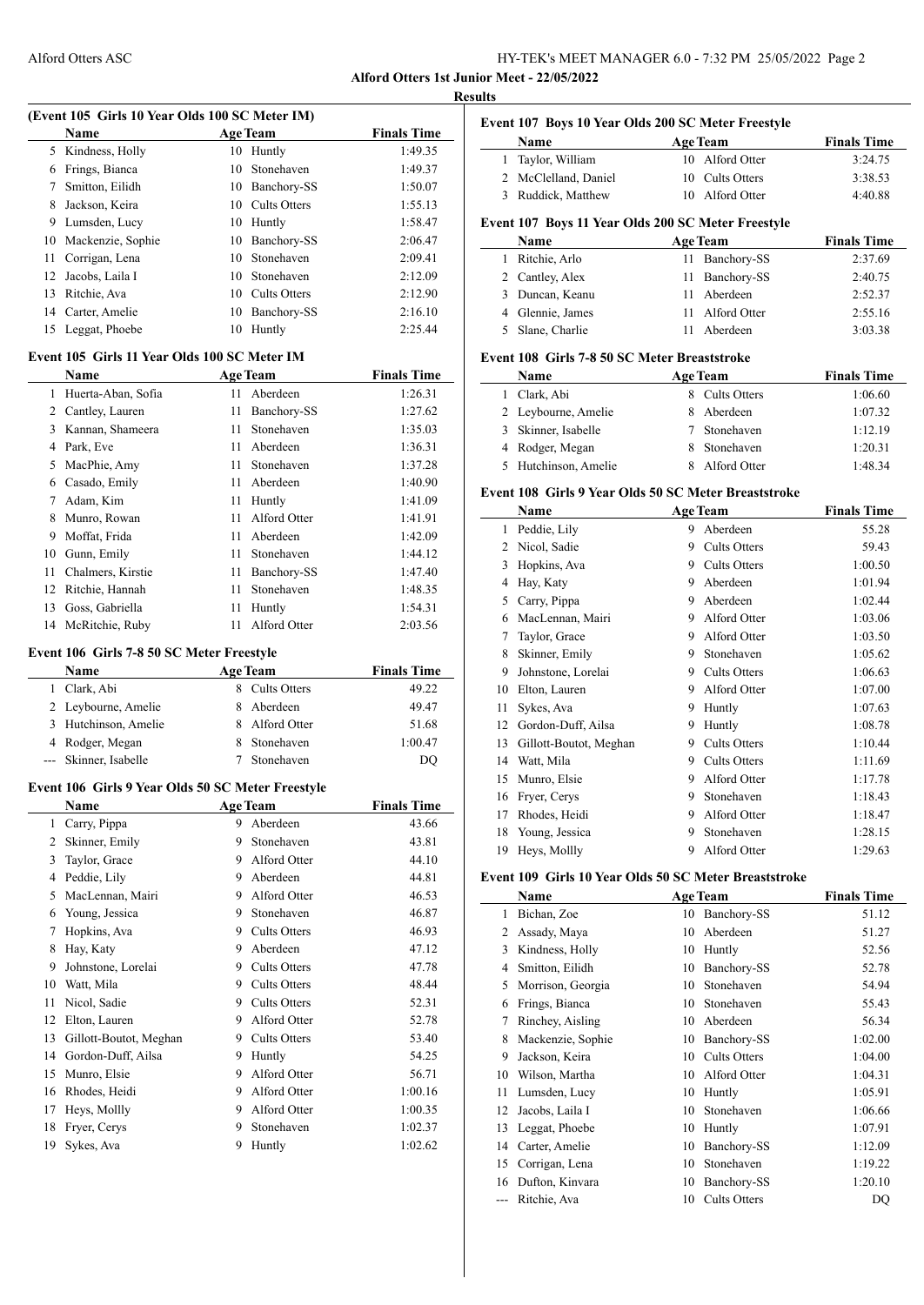# Alford Otters ASC HY-TEK's MEET MANAGER 6.0 - 7:32 PM 25/05/2022 Page 3

**Alford Otters 1st Junior Meet - 22/05/2022**

**Results**

 $\overline{\phantom{a}}$ 

 $\overline{a}$ 

| Event 109 Girls 11 Year Olds 50 SC Meter Breaststroke |  |  |
|-------------------------------------------------------|--|--|
|-------------------------------------------------------|--|--|

|    | Name               | <b>Age Team</b> |              | <b>Finals Time</b> |
|----|--------------------|-----------------|--------------|--------------------|
| 1  | Cantley, Lauren    | 11              | Banchory-SS  | 42.82              |
| 2  | Huerta-Aban, Sofia | 11              | Aberdeen     | 45.72              |
| 3  | Stenhouse, Suzy E  | 11              | Stonehaven   | 49.06              |
| 4  | Kannan, Shameera   | 11              | Stonehaven   | 49.44              |
| 5  | MacPhie, Amy       | 11              | Stonehaven   | 51.34              |
| 6  | Park, Eve          | 11              | Aberdeen     | 51.53              |
| 7  | Adam, Kim          | 11              | Huntly       | 51.84              |
| 8  | Casado, Emily      | 11              | Aberdeen     | 51.85              |
| 9  | Munro, Rowan       | 11              | Alford Otter | 52.54              |
| 10 | Moffat, Frida      | 11              | Aberdeen     | 52.78              |
| 11 | Goss, Gabriella    | 11              | Huntly       | 53.03              |
| 12 | Chalmers, Kirstie  | 11              | Banchory-SS  | 58.03              |
| 13 | Gunn, Emily        | 11              | Stonehaven   | 59.41              |
| 14 | Ritchie, Hannah    | 11              | Stonehaven   | 1:01.09            |
| 15 | McRitchie, Ruby    | 11              | Alford Otter | 1:09.78            |

### **Event 110 Boys 10 Year Olds 50 SC Meter Breaststroke**

|    | <b>Name</b>          | <b>Age Team</b>    | <b>Finals Time</b> |
|----|----------------------|--------------------|--------------------|
|    | Hamdan, Aous         | 10 Cults Otters    | 58.65              |
|    | 2 McClelland, Daniel | 10 Cults Otters    | 59.00              |
|    | 3 Taylor, William    | 10 Alford Otter    | 1:03.84            |
|    | 4 Dempsey, Blair     | 10 Cults Otters    | 1:08.84            |
| 5. | Bott, Jamie          | 10 Banchory-SS     | 1:11.78            |
| 6  | Ruddick, Matthew     | Alford Otter<br>10 | 1:11.88            |
|    | Plaine, Kyle         | Huntly<br>10       | 1:20.10            |

### **Event 110 Boys 11 Year Olds 50 SC Meter Breaststroke**

|   | <b>Name</b>      | <b>Age Team</b>     | <b>Finals Time</b> |
|---|------------------|---------------------|--------------------|
|   | Cantley, Alex    | Banchory-SS<br>11   | 42.50              |
| 2 | Aberdein, Harry  | Banchory-SS<br>11   | 42.94              |
| 3 | Ritchie, Arlo    | Banchory-SS<br>11   | 44.34              |
| 4 | Weatherhead, Zac | Banchory-SS<br>11   | 45.37              |
| 5 | Glennie, James   | Alford Otter<br>11  | 47.28              |
| 6 | Slane, Charlie   | Aberdeen<br>11      | 49.16              |
|   | Duncan, Keanu    | Aberdeen<br>11      | 53.50              |
| 8 | Ball, Lucas      | Banchory-SS<br>11   | 57.50              |
| 9 | Hulme, Joshua    | <b>Cults Otters</b> | 1:07.32            |

### **Event 111 Girls 7-9 100 SC Meter Freestyle Relay**

|   | Team                        | Relav                   | <b>Finals Time</b> |
|---|-----------------------------|-------------------------|--------------------|
|   | Aberdeen                    | А                       | 1:25.34            |
|   | 1) Carry, Pippa 9           | 2) Peddie, Lily 9       |                    |
|   | 3) Leybourne, Amelie 8      | 4) Hay, Katy 9          |                    |
|   | 2 Cults Otters              | A                       | 1:25.69            |
|   | 1) Gillott-Boutot, Meghan 9 | 2) Hopkins, Ava 9       |                    |
|   | 3) Nicol, Sadie 9           | 4) Johnstone, Lorelai 9 |                    |
| 3 | Alford Otter                | A                       | 1:33.25            |
|   | 1) Taylor, Grace 9          | 2) Elton, Lauren 9      |                    |
|   | 3) MacLennan, Mairi 9       | 4) Hutchinson, Amelie 8 |                    |
| 4 | Stonehaven                  | A                       | 1:40.53            |
|   | 1) Young, Jessica 9         | 2) Rodger, Megan 8      |                    |
|   | 3) Skinner, Isabelle 7      | 4) Skinner, Emily 9     |                    |

### **Event 112 Girls 10-11 200 SC Meter Freestyle Relay**

| Team                     | Relay                   | <b>Finals Time</b> |
|--------------------------|-------------------------|--------------------|
| Aberdeen                 | A                       | 2:29.13            |
| 1) Huerta-Aban, Sofia 11 | 2) Park, Eve 11         |                    |
| 3) Assady, Maya 10       | 4) Casado, Emily 11     |                    |
| Banchory-SS              | А                       | 2:31.50            |
| 1) Cantley, Lauren 11    | 2) Chalmers, Kirstie 11 |                    |
| 3) Smitton, Eilidh 10    | 4) Bichan, Zoe 10       |                    |
|                          |                         |                    |

| 3 | Stonehaven              | А                       | 2:33.41 |
|---|-------------------------|-------------------------|---------|
|   | 1) MacPhie, Amy 11      | 2) Stenhouse, Suzy E 11 |         |
|   | 3) Gunn, Emily 11       | 4) Kannan, Shameera 11  |         |
| 4 | Huntly                  | A                       | 2:55.16 |
|   | 1) Kindness, Holly 10   | 2) Lumsden, Lucy 10     |         |
|   | 3) Goss, Gabriella 11   | 4) Adam, Kim 11         |         |
| 5 | Stonehaven              | В                       | 2:58.16 |
|   | 1) Morrison, Georgia 10 | 2) Jacobs, Laila I 10   |         |
|   | 3) Corrigan, Lena 10    | 4) Ritchie, Hannah 11   |         |
|   |                         |                         |         |

### **Event 113 Boys 10-11 200 SC Meter Medley Relay**

| Team                     | Relay                | <b>Finals Time</b> |
|--------------------------|----------------------|--------------------|
| Banchory-SS              | A                    | 2:32.94            |
| 1) Weatherhead, Zac 11   | 2) Cantley, Alex 11  |                    |
| 3) Aberdein, Harry 11    | 4) Ritchie, Arlo 11  |                    |
| <b>Cults Otters</b>      | A                    | 3:53.47            |
| 1) Hulme, Joshua 11      | 2) Hamdan, Aous 10   |                    |
| 3) McClelland, Daniel 10 | 4) Dempsey, Blair 10 |                    |
|                          |                      |                    |

# **Event 201 Boys 7-8 50 SC Meter Backstroke**

| Name                 | <b>Age Team</b> | <b>Finals Time</b> |  |
|----------------------|-----------------|--------------------|--|
| 1 Skinner, Jonathan  | 7 Stonehaven    | 56.91              |  |
| 2 Richardson, Dexter | 8 Stonehaven    | 1:00.91            |  |

### **Event 201 Boys 9 Year Olds 50 SC Meter Backstroke**

|   | <b>Name</b>       | <b>Age Team</b> |              | <b>Finals Time</b> |
|---|-------------------|-----------------|--------------|--------------------|
|   | Duan, Max         | 9               | Aberdeen     | 47.03              |
| 2 | Watt, Glen        | 9               | Cults Otters | 50.84              |
|   | McLean, Zac       | 9               | Huntly       | 53.66              |
|   | 4 Zhaohong, Chu P | 9               | Cults Otters | 55.75              |
|   | James, Charlie    | 9               | Stonehaven   | 1:00.18            |
| 6 | MacPhie, Finlay   | 9               | Stonehaven   | 1:02.03            |
|   | Limond, Daniel    | 9               | Huntly       | 1:02.10            |

#### **Event 202 Boys 10 Year Olds 50 SC Meter Butterfly**

| <b>Name</b> |                    | <b>Age Team</b> |                 | <b>Finals Time</b> |  |
|-------------|--------------------|-----------------|-----------------|--------------------|--|
|             | 1 Asalor, David    |                 | 10 Alford Otter | 50.59              |  |
|             | 2 Taylor, William  |                 | 10 Alford Otter | 1:01.79            |  |
|             | 3 Hamdan, Aous     |                 | 10 Cults Otters | 1:04.15            |  |
|             | 4 Ruddick, Matthew |                 | 10 Alford Otter | 1:14.50            |  |
|             | 5 Dempsey, Blair   |                 | 10 Cults Otters | 1:15.15            |  |

# **Event 202 Boys 11 Year Olds 50 SC Meter Butterfly**

| $\cdots$ and $\cdots$ boys in run only so so mean buttony |                  |    |                     |                    |  |  |  |
|-----------------------------------------------------------|------------------|----|---------------------|--------------------|--|--|--|
|                                                           | <b>Name</b>      |    | <b>Age Team</b>     | <b>Finals Time</b> |  |  |  |
|                                                           | Cantley, Alex    | 11 | Banchory-SS         | 35.47              |  |  |  |
| 2                                                         | Ritchie, Arlo    | 11 | Banchory-SS         | 35.87              |  |  |  |
| 3                                                         | Aberdein, Harry  | 11 | Banchory-SS         | 37.60              |  |  |  |
| 4                                                         | Weatherhead, Zac | 11 | Banchory-SS         | 40.28              |  |  |  |
| 5.                                                        | Rose, Daniel     | 11 | Aberdeen            | 42.53              |  |  |  |
| 6                                                         | Glennie, James   | 11 | Alford Otter        | 45.81              |  |  |  |
|                                                           | Duncan, Keanu    | 11 | Aberdeen            | 46.41              |  |  |  |
| 8                                                         | Slane, Charlie   | 11 | Aberdeen            | 47.41              |  |  |  |
| 9                                                         | Ball, Lucas      | 11 | Banchory-SS         | 52.25              |  |  |  |
| 10                                                        | Hulme, Joshua    | 11 | <b>Cults Otters</b> | 1:01.66            |  |  |  |

#### **Event 203 Girls 10 Year Olds 50 SC Meter Butterfly**

| Name                | <b>Age Team</b>   | <b>Finals Time</b> |
|---------------------|-------------------|--------------------|
| Bichan, Zoe         | 10 Banchory-SS    | 38.41              |
| 2 Frings, Bianca    | 10 Stonehaven     | 49.88              |
| 3 Morrison, Georgia | 10 Stonehaven     | 50.69              |
| 4 Rinchey, Aisling  | Aberdeen<br>10    | 52.19              |
| 5 Jackson, Keira    | 10 Cults Otters   | 56.21              |
| 6 Smitton, Eilidh   | Banchory-SS<br>10 | 58.47              |
| Assady, Maya        | Aberdeen          | 58.62              |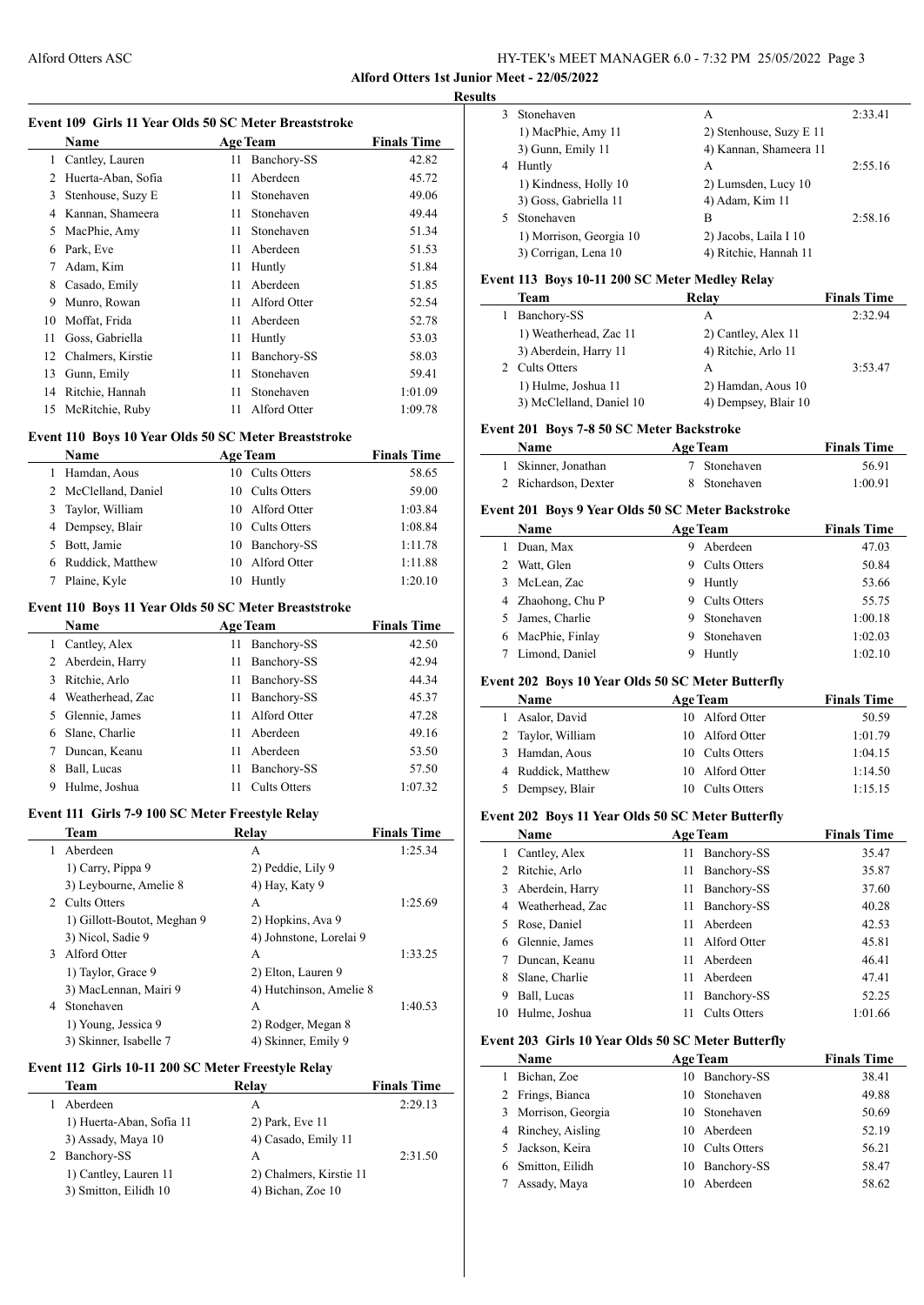| HY-TEK's MEET MANAGER 6.0 - 7:32 PM 25/05/2022 Page 4 |  |  |
|-------------------------------------------------------|--|--|
|-------------------------------------------------------|--|--|

**Alford Otters 1st Junior Meet - 22/05/2022**

|                | (Event 203 Girls 10 Year Olds 50 SC Meter Butterfly)     |             |                              |                             |
|----------------|----------------------------------------------------------|-------------|------------------------------|-----------------------------|
|                | Name                                                     |             | <b>Age Team</b>              | <b>Finals Time</b>          |
|                | 8 Lumsden, Lucy                                          |             | 10 Huntly                    | 1:00.37                     |
|                | 9 Kindness, Holly                                        |             | 10 Huntly                    | 1:00.81                     |
|                | 10 Ritchie, Ava                                          |             | 10 Cults Otters              | 1:08.32                     |
| 11             | Jacobs, Laila I                                          |             | 10 Stonehaven                | 1:12.13                     |
|                | Event 203 Girls 11 Year Olds 50 SC Meter Butterfly       |             |                              |                             |
|                | <b>Name</b>                                              |             | <b>Age Team</b>              | <b>Finals Time</b>          |
|                | 1 Huerta-Aban, Sofia                                     |             | 11 Aberdeen                  | 38.87                       |
|                | 2 Cantley, Lauren                                        |             | 11 Banchory-SS               | 41.34                       |
|                | 3 MacPhie, Amy                                           |             | 11 Stonehaven                | 43.84                       |
|                | 4 Park, Eve                                              |             | 11 Aberdeen                  | 44.72                       |
|                | 5 Ritchie, Hannah                                        |             | 11 Stonehaven                | 46.56                       |
|                | 6 Chalmers, Kirstie                                      |             | 11 Banchory-SS               | 46.72                       |
| $\tau$         | Munro, Rowan                                             |             | 11 Alford Otter              | 47.13                       |
|                | 8 Adam, Kim                                              |             | 11 Huntly                    | 49.21                       |
|                | 9 Kannan, Shameera                                       | 11          | Stonehaven                   | 49.75                       |
|                | 10 Moffat, Frida                                         |             | 11 Aberdeen                  | 49.87                       |
|                | 11 Goss, Gabriella                                       |             | 11 Huntly                    | 52.90                       |
|                | 12 Casado, Emily                                         |             | 11 Aberdeen                  | 52.95                       |
|                | 13 Gunn, Emily                                           | 11          | Stonehaven                   | 52.97                       |
|                | 14 McRitchie, Ruby                                       |             | 11 Alford Otter              | 58.41                       |
|                | 15 Bishop, Jolene                                        |             | 11 Huntly                    | 1:00.66                     |
|                | Event 204 Boys 7-8 25 SC Meter Butterfly                 |             |                              |                             |
|                | <b>Name</b>                                              |             | <b>Example 2018</b> Age Team | <b>Finals Time</b>          |
|                | 1 Skinner, Jonathan                                      | $7^{\circ}$ | Stonehaven                   | 27.84                       |
|                | 2 Richardson, Dexter                                     |             | 8 Stonehaven                 | 34.62                       |
|                |                                                          |             |                              |                             |
|                | Event 204 Boys 9 Year Olds 25 SC Meter Butterfly<br>Name |             |                              |                             |
|                |                                                          |             | Age Team<br>9 Aberdeen       | <b>Finals Time</b><br>20.18 |
|                | 1 Duan, Max                                              |             | 9 Cults Otters               | 26.25                       |
|                | 2 Watt, Glen<br>3 McLean, Zac                            |             |                              |                             |
|                |                                                          |             | 9 Huntly<br>9 Stonehaven     | 27.54                       |
|                | 4 James, Charlie                                         |             | 9 Cults Otters               | 27.97<br>28.56              |
|                | 5 Zhaohong, Chu P                                        |             | 9 Stonehaven                 |                             |
|                | 6 MacPhie, Finlay                                        |             |                              | 30.03                       |
|                |                                                          |             |                              |                             |
|                | Event 205 Boys 10 Year Olds 100 SC Meter IM              |             |                              |                             |
|                | Name                                                     |             | <b>Age Team</b>              | <b>Finals Time</b>          |
| $\mathbf{1}$   | Asalor, David                                            |             | 10 Alford Otter              | 1:36.47                     |
| 2              | Taylor, William                                          |             | 10 Alford Otter              | 1:56.38                     |
| 3              | Hamdan, Aous                                             |             | 10 Cults Otters              | 2:01.41                     |
| $\overline{4}$ | Dempsey, Blair                                           |             | 10 Cults Otters              | 2:12.46                     |
| 5              | Ruddick, Matthew                                         | 10          | Alford Otter                 | 2:21.22                     |
| 6              | Bott, Jamie                                              |             | 10 Banchory-SS               | 2:21.53                     |
|                | Event 205 Boys 11 Year Olds 100 SC Meter IM              |             |                              |                             |
|                | Name                                                     |             | <b>Age Team</b>              | <b>Finals Time</b>          |
| 1              | Ritchie, Arlo                                            | 11          | Banchory-SS                  | 1:20.37                     |
| $\overline{2}$ | Cantley, Alex                                            | 11          | Banchory-SS                  | 1:20.53                     |
| 3              | Weatherhead, Zac                                         | 11          | Banchory-SS                  | 1:26.50                     |
| $\overline{4}$ | Aberdein, Harry                                          | 11          | Banchory-SS                  | 1:27.81                     |
| 5              | Rose, Daniel                                             | 11          | Aberdeen                     | 1:30.69                     |
|                | 6 Glennie, James                                         |             | 11 Alford Otter              | 1:30.75                     |
| 7              | Duncan, Keanu                                            |             | 11 Aberdeen                  | 1:33.28                     |
| 8              | Slane, Charlie                                           |             | 11 Aberdeen                  | 1:40.37                     |
| 9              | Ball, Lucas                                              | 11          | Banchory-SS                  | 1:50.07                     |
|                | Hulme, Joshua                                            | 11          | <b>Cults Otters</b>          | 2:01.97                     |
|                |                                                          |             |                              |                             |
| 10             | Event 206 Boys 7-8 50 SC Meter Freestyle<br>Name         |             | <b>Age Team</b>              | <b>Finals Time</b>          |

| lts |                                                     |    |                     |                    |
|-----|-----------------------------------------------------|----|---------------------|--------------------|
|     | 2 Richardson, Dexter                                | 8  | Stonehaven          | 58.97              |
|     | Event 206 Boys 9 Year Olds 50 SC Meter Freestyle    |    |                     |                    |
|     | Name                                                |    | <b>Age Team</b>     | <b>Finals Time</b> |
| 1   | Duan, Max                                           | 9  | Aberdeen            | 42.13              |
| 2   | McLean, Zac                                         | 9  | Huntly              | 44.87              |
| 3   | James, Charlie                                      | 9  | Stonehaven          | 49.60              |
| 4   | Watt, Glen                                          | 9  | Cults Otters        | 49.75              |
| 5   | MacPhie, Finlay                                     | 9  | Stonehaven          | 54.10              |
| 6   | Limond, Daniel                                      | 9  | Huntly              | 58.34              |
| 7   | Zhaohong, Chu P                                     | 9  | <b>Cults Otters</b> | 1:03.44            |
|     | Event 207 Girls 10 Year Olds 200 SC Meter Freestyle |    |                     |                    |
|     | <b>Name</b>                                         |    | <b>Age Team</b>     | <b>Finals Time</b> |
| 1   | Bichan, Zoe                                         | 10 | Banchory-SS         | 2:48.47            |
| 2   | Assady, Maya                                        | 10 | Aberdeen            | 3:24.97            |
|     |                                                     |    |                     |                    |

| 2 Assauy, Maya                                        | TO ADERICEIT  | 3.24.91    |
|-------------------------------------------------------|---------------|------------|
| 3 Rinchey, Aisling                                    | 10 Aberdeen   | 3:28.38    |
| 4 Frings, Bianca                                      | 10 Stonehaven | 3:38.59    |
| 5 Corrigan, Lena                                      | 10 Stonehaven | 4:15.34    |
| --- Kindness, Holly                                   | 10 Huntly     | <b>DNF</b> |
| 10.2 A swimmer did not cover the whole distance – DNF |               |            |

# **Event 207 Girls 11 Year Olds 200 SC Meter Freestyle**

|    | Name               |    | <b>Age Team</b> | <b>Finals Time</b> |
|----|--------------------|----|-----------------|--------------------|
| 1  | Huerta-Aban, Sofia | 11 | Aberdeen        | 2:51.50            |
| 2  | Cantley, Lauren    | 11 | Banchory-SS     | 2:55.56            |
| 3  | MacPhie, Amy       | 11 | Stonehaven      | 3:07.31            |
| 4  | Moffat, Frida      | 11 | Aberdeen        | 3:12.97            |
| 5  | Kannan, Shameera   | 11 | Stonehaven      | 3:14.25            |
| 6  | Park, Eve          | 11 | Aberdeen        | 3:19.00            |
| 7  | Gunn, Emily        | 11 | Stonehaven      | 3:21.50            |
| 8  | Munro, Rowan       | 11 | Alford Otter    | 3:22.12            |
| 9  | Casado, Emily      | 11 | Aberdeen        | 3:25.75            |
| 10 | Ritchie, Hannah    | 11 | Stonehaven      | 3:50.53            |
|    |                    |    |                 |                    |

# **Event 208 Boys 7-8 50 SC Meter Breaststroke**

| <b>Name</b>          | <b>Age Team</b> | <b>Finals Time</b> |  |
|----------------------|-----------------|--------------------|--|
| 1 Skinner, Jonathan  | 7 Stonehaven    | 1:06.28            |  |
| 2 Richardson, Dexter | 8 Stonehaven    | 1:22.34            |  |

### **Event 208 Boys 9 Year Olds 50 SC Meter Breaststroke**

|    | Name             | <b>Age Team</b> |              | <b>Finals Time</b> |
|----|------------------|-----------------|--------------|--------------------|
|    | Duan, Max        | 9               | Aberdeen     | 51.48              |
| 2  | Watt, Glen       | 9               | Cults Otters | 58.62              |
| 3. | Zhaohong, Chu P  | 9               | Cults Otters | 1:03.91            |
| 4  | McLean, Zac      | 9               | Huntly       | 1:04.78            |
|    | 5 Limond, Daniel | 9               | Huntly       | 1:07.75            |
| 6  | James, Charlie   | 9               | Stonehaven   | 1:14.12            |
|    | MacPhie, Finlay  | 9               | Stonehaven   | 1:25.59            |

### **Event 209 Boys 10 Year Olds 50 SC Meter Freestyle**

| Name               |    | <b>Age Team</b>     | <b>Finals Time</b> |
|--------------------|----|---------------------|--------------------|
| Asalor, David      |    | 10 Alford Otter     | 37.56              |
| 2 Taylor, William  |    | 10 Alford Otter     | 44.65              |
| 3 Hamdan, Aous     |    | 10 Cults Otters     | 48.44              |
| 4 Ruddick, Matthew |    | 10 Alford Otter     | 56.19              |
| 5 Plaine, Kyle     | 10 | Huntly              | 56.37              |
| 6 Bott, Jamie      |    | 10 Banchory-SS      | 56.66              |
| Dempsey, Blair     | 10 | <b>Cults Otters</b> | 59.85              |

# **Event 209 Boys 11 Year Olds 50 SC Meter Freestyle**

| <b>Name</b>     | <b>Age Team</b> | <b>Finals Time</b> |
|-----------------|-----------------|--------------------|
| 1 Ritchie, Arlo | 11 Banchory-SS  | 32.78              |
| 2 Cantley, Alex | 11 Banchory-SS  | 32.88              |